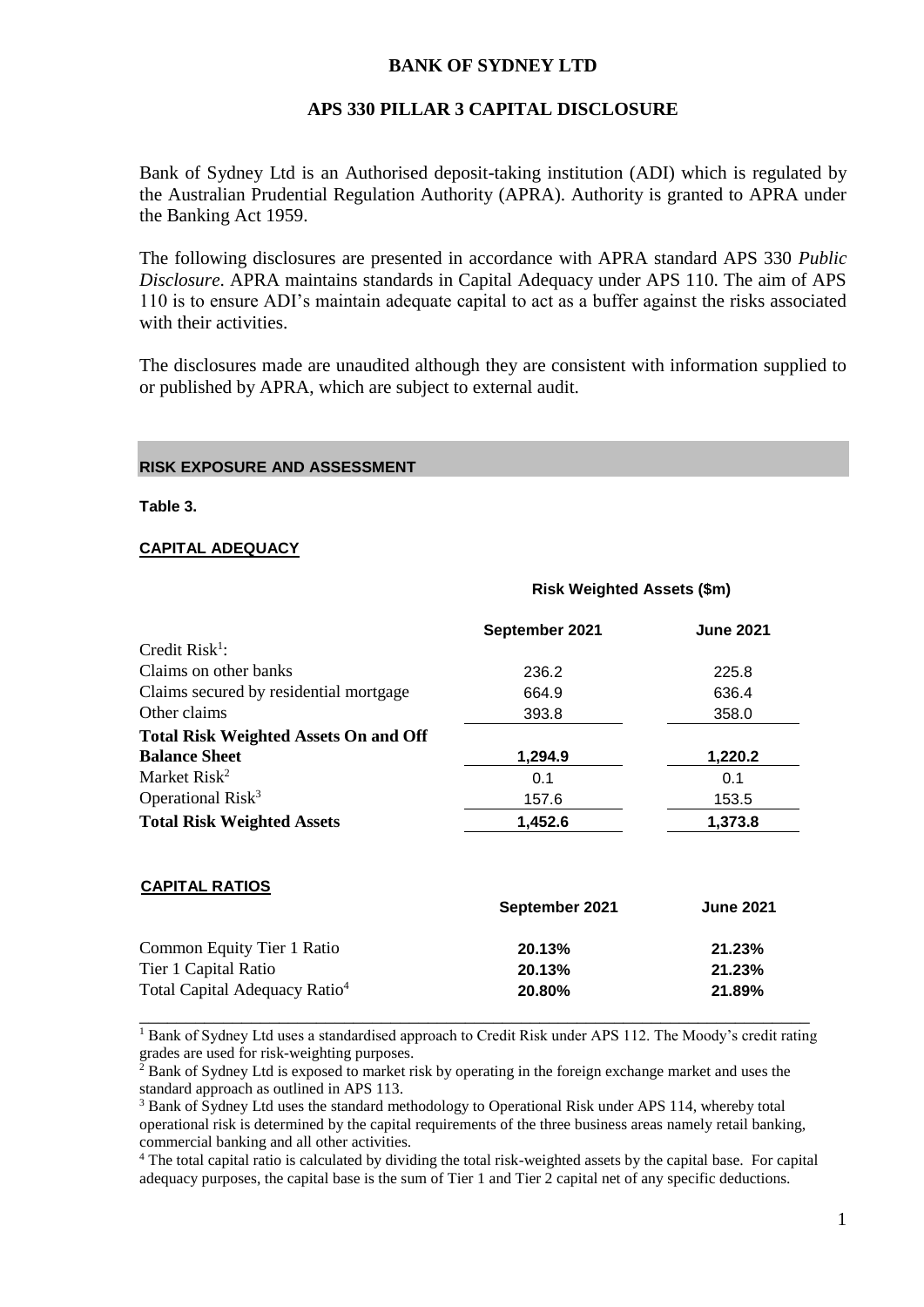### **BANK OF SYDNEY LTD**

# **APS 330 PILLAR 3 CAPITAL DISCLOSURE (CONTINUED)**

**Table 4.** 

#### **CREDIT RISK**

**(\$m)**

|                                 |          | Average for<br>quarter ended |          | Average for<br>quarter ended |
|---------------------------------|----------|------------------------------|----------|------------------------------|
| Credit Exposure <sup>5</sup>    | 30/09/21 | 30/09/21                     | 30/06/21 | 30/06/21                     |
| Housing                         | 1,365.8  | 1,355.0                      | 1,327.4  | 1,320.7                      |
| Business/Commercial             | 555.4    | 535.1                        | 508.2    | 479.7                        |
| Personal                        | 1.3      | 1.4                          | 1.5      | 1.4                          |
| <b>Banks</b>                    | 608.3    | 595.4                        | 622.1    | 601.9                        |
| <b>Off-Balance Sheet assets</b> | 329.4    | 325.8                        | 293.2    | 282.2                        |
| All other assets                | 169.3    | 180.6                        | 107.1    | 109.6                        |
| <b>TOTAL</b>                    | 3,029.5  | 2,993.3                      | 2,859.5  | 2,795.5                      |

| Past Due Facilities <sup>6</sup> | 30/09/2021 | 30/06/2021 |
|----------------------------------|------------|------------|
| Housing                          | 0.9        | 0.2        |
| Business/Commercial              | 3.8        | 0.7        |
| Personal                         | 0.0        | 0.0        |
| <b>TOTAL</b>                     | 4.7        | 0.9        |

| <b>Impaired Facilities</b> <sup>7</sup> | 30/09/2021 | 30/06/2021 |
|-----------------------------------------|------------|------------|
| Housing                                 | 0.5        | 0.5        |
| Business/Commercial                     | 0.5        | 0.3        |
| Personal                                | 0.0        | 0.0        |
| <b>TOTAL</b>                            | 1.0        | 0.8        |

\_\_\_\_\_\_\_\_\_\_\_\_\_\_\_\_\_\_\_\_\_\_\_\_\_\_\_\_\_\_\_\_\_\_\_\_\_\_\_\_\_\_\_\_\_\_\_\_\_\_\_\_\_\_\_\_\_\_\_\_\_\_\_\_\_\_\_\_\_\_\_\_

<sup>&</sup>lt;sup>5</sup> Total credit exposure includes all outstanding loan balances and un-drawn commitments.

<sup>&</sup>lt;sup>6</sup> Past Due Items are those that are 90 days past due but well secured and not considered as impaired facilities.

 $7$  As per APRA standard APS 220, Impaired Facilities are those that are not well secured and are 90 days past due, or where it has been determined that the Bank is unlikely to receive the full and timely amount due of such outstanding facilities.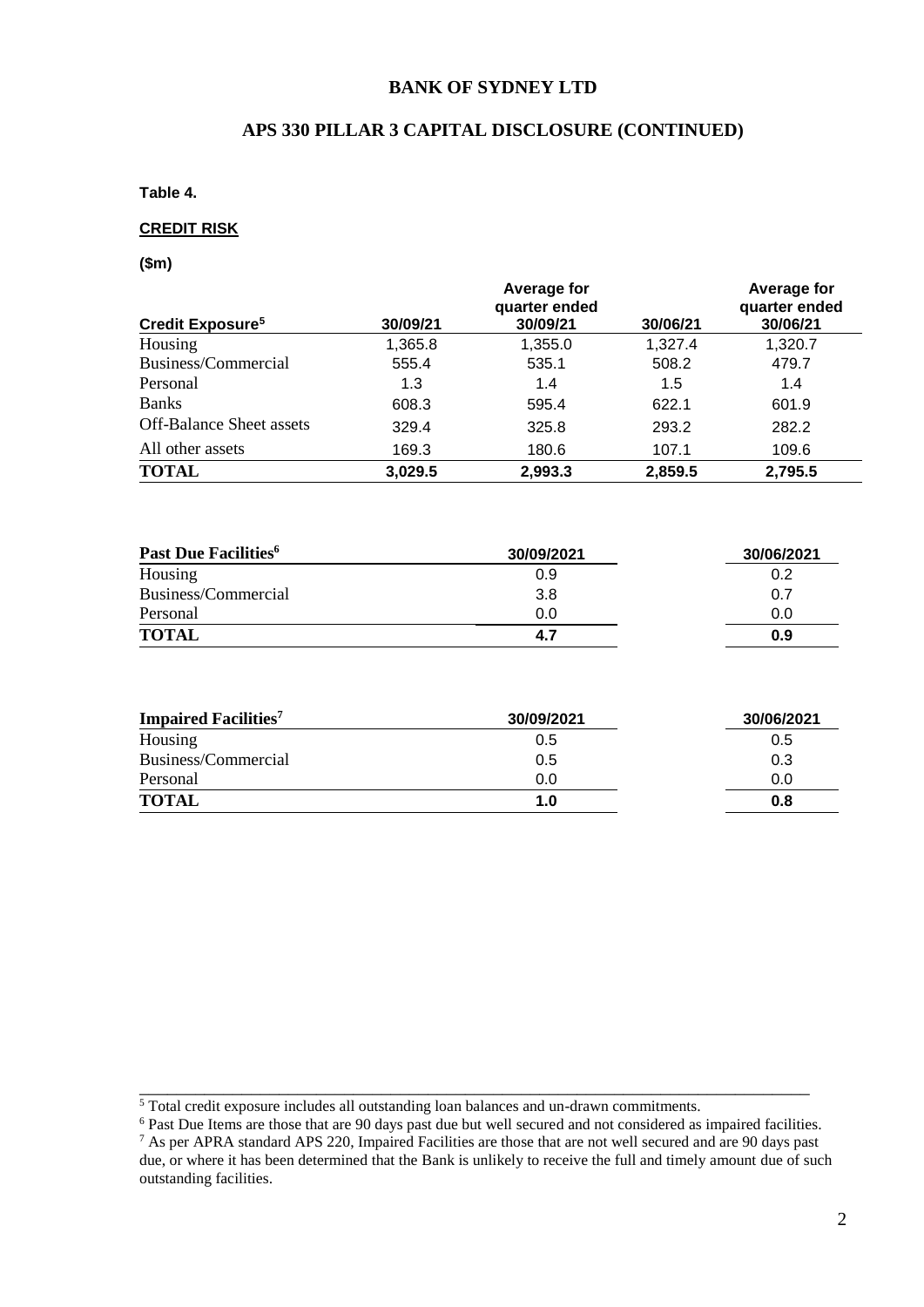### **BANK OF SYDNEY LTD**

# **APS 330 PILLAR 3 CAPITAL DISCLOSURE (CONTINUED)**

| <b>Specific Provision</b> | 30/09/2021 | 30/06/2021 |
|---------------------------|------------|------------|
| Housing                   | 0.0        | 0.0        |
| Business/Commercial       | 0.0        | 0.0        |
| Personal                  | 0.0        | 0.0        |
| <b>TOTAL</b>              | 0.0        | 0.0        |

| <b>Charges/Write-offs</b> | For quarter<br>ended<br>30/09/2021 | For quarter ended<br>30/06/2021 |
|---------------------------|------------------------------------|---------------------------------|
| Housing                   | 0.0                                | 0.0                             |
| Business/Commercial       | 0.0                                | 0.0                             |
| Personal                  | 0.0                                | 0.0                             |
| <b>TOTAL</b>              | 0.0                                | 0.0                             |

#### **General Reserve for Credit**

| Losses <sup>8</sup>                       | 30/09/2021 | 30/06/2021 |
|-------------------------------------------|------------|------------|
| <b>General Reserves for Credit Losses</b> |            |            |

\_\_\_\_\_\_\_\_\_\_\_\_\_\_\_\_\_\_\_\_\_\_\_\_\_\_\_\_\_\_\_\_\_\_\_\_\_\_\_\_\_\_\_\_\_\_\_\_\_\_\_\_\_\_\_\_\_\_\_\_\_\_\_\_\_\_\_\_\_\_\_\_ <sup>8</sup> The General Reserve for Credit Losses is maintained as a prudent measure to absorb existing and estimated future credit losses. It is based on the total credit risk-weighted assets attributable to the period.